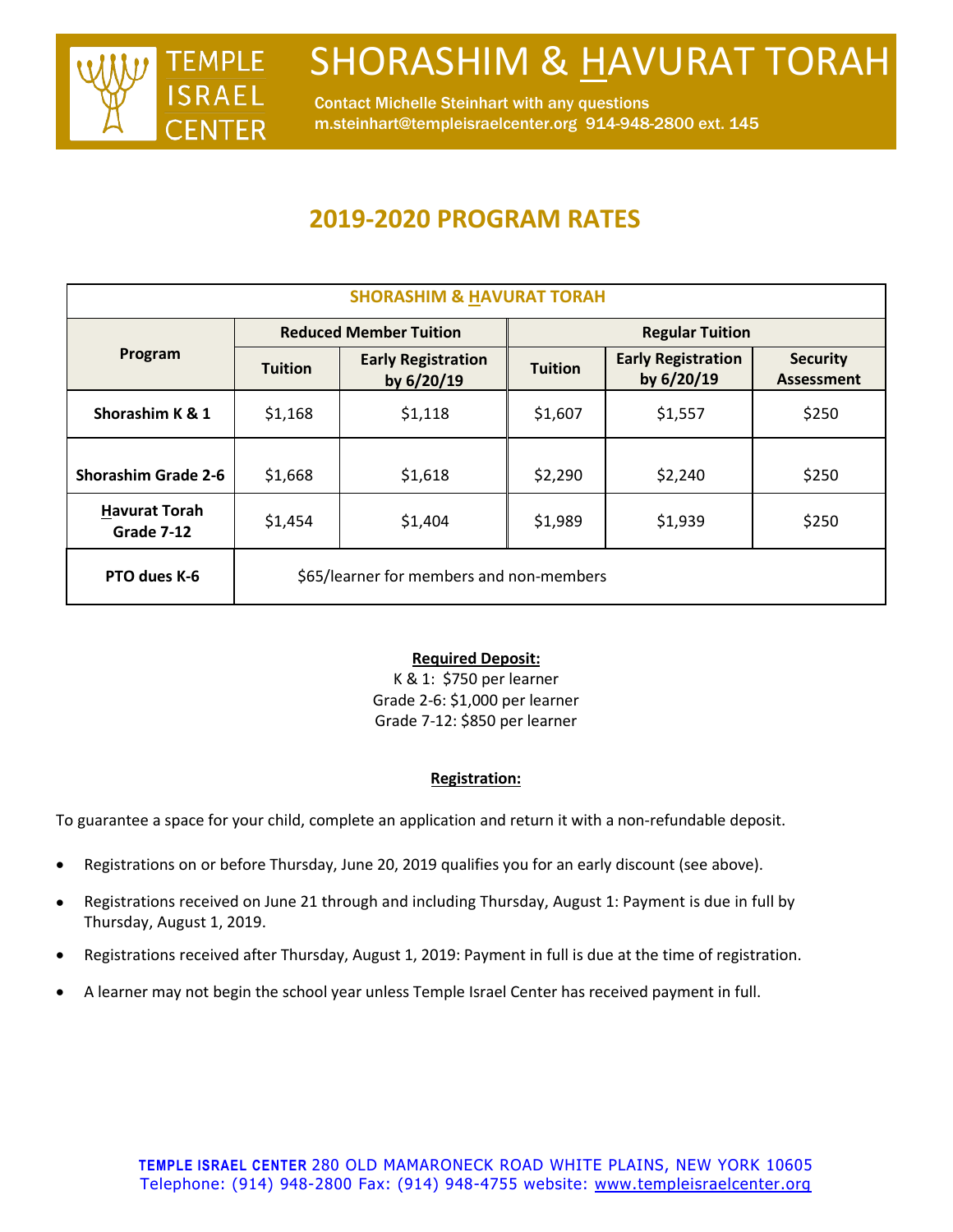

Contact Michelle Steinhart with any questions m.steinhart@templeisraelcenter.org 914-948-2800 ext. 145

### **2019-2020 APPLICATION**

#### **Part I: Learner's Name and Parent Information**

|           |            |                    |                       |               | In September 2019 |       |        |
|-----------|------------|--------------------|-----------------------|---------------|-------------------|-------|--------|
| Last Name | First Name | <b>Hebrew Name</b> | Preferred<br>Pronoun* | Date of Birth | Age               | Grade | School |
|           |            |                    |                       |               |                   |       |        |
|           |            |                    |                       |               |                   |       |        |
|           |            |                    |                       |               |                   |       |        |
|           |            |                    |                       |               |                   |       |        |

\*e.g. he, she, they. TIC is respectful of each learner's gender identity

### **Special Medical Conditions**

Name: \_\_\_\_\_\_\_\_\_\_\_\_\_\_\_\_\_\_\_\_\_\_\_\_\_\_\_\_\_\_\_\_\_\_\_\_\_\_\_\_\_\_\_\_\_\_\_\_\_\_\_\_\_\_\_\_\_\_\_\_\_\_\_\_\_\_\_\_\_\_\_\_\_\_\_\_\_\_\_\_\_\_\_\_\_\_\_\_\_\_\_\_\_\_\_\_\_\_\_

Medications/allergies/food restrictions/etc:\_\_\_\_\_\_\_\_\_\_\_\_\_\_\_\_\_\_\_\_\_\_\_\_\_\_\_\_\_\_\_\_\_\_\_\_\_\_\_\_\_\_\_\_\_\_\_\_\_\_\_\_\_\_\_\_\_\_\_\_\_\_\_\_\_\_\_\_\_

### **Media Release**

Please indicate if we can use your child(ren)'s photograph or likeness in photo, video, or printed marketing and/or promotional materials (names will not be included) for Shorashim, Havurat Torah, or Temple Israel Center.

\_\_\_\_\_\_\_\_\_\_\_\_\_\_\_\_\_\_\_\_\_\_\_\_\_\_\_\_\_\_\_\_\_\_\_\_\_\_\_\_\_\_\_\_\_\_\_\_\_\_\_\_\_\_\_\_\_\_\_\_\_\_\_\_\_\_\_\_\_\_\_\_\_\_\_\_\_\_\_\_\_\_\_\_\_\_\_\_\_\_\_\_\_\_\_\_\_\_\_\_\_\_\_\_\_

\_\_\_\_\_Yes \_\_\_\_\_No Parent Signature:\_\_\_\_\_\_\_\_\_\_\_\_\_\_\_\_\_\_\_\_\_\_\_\_\_\_\_\_\_\_\_\_\_\_\_\_\_\_\_\_\_\_\_\_\_\_\_\_\_\_\_\_\_\_\_\_\_\_\_\_\_\_\_\_\_\_\_

| <b>Adult #1 Information</b>                                                 | <b>Adult #2 Information</b>                                                 |  |  |
|-----------------------------------------------------------------------------|-----------------------------------------------------------------------------|--|--|
|                                                                             |                                                                             |  |  |
| <b>LAST NAME</b><br><b>FIRST NAME</b>                                       | <b>LAST NAME</b><br><b>FIRST NAME</b>                                       |  |  |
| ADDRESS                                                                     | ADDRESS                                                                     |  |  |
| CITY/STATE/ZIP                                                              | CITY/STATE/ZIP                                                              |  |  |
|                                                                             |                                                                             |  |  |
| <b>HOME PHONE</b><br><b>CELL PHONE</b>                                      | <b>HOME PHONE</b><br><b>CELL PHONE</b>                                      |  |  |
| <b>EMAIL</b><br>Please check if this email is to be used for correspondence | Please check if this email is to be used for correspondence<br><b>EMAIL</b> |  |  |

TIC Member Family: \_\_\_\_ yes \_\_\_\_\_ no

### **Emergency Contact Information**

Name and Relationship and the state of the state of the state of the state of the state of the state of the state of the state of the state of the state of the state of the state of the state of the state of the state of t

Telephone Number(s) (\_\_\_\_\_\_)\_\_\_\_\_\_\_\_\_\_\_\_\_\_\_\_\_\_\_\_\_\_\_\_\_\_\_\_\_\_\_\_\_\_\_\_\_\_\_\_\_\_\_\_\_\_\_\_\_\_\_\_\_\_\_\_\_\_\_\_\_\_\_\_\_\_\_\_\_\_\_\_\_\_\_\_\_\_\_

**TEMPLE ISRAEL CENTER** 280 OLD MAMARONECK ROAD WHITE PLAINS, NEW YORK 10605 Telephone: (914) 948-2800 Fax: (914) 948-4755 website: [www.templeisraelcenter.org](http://www.templeisraelcenter.org/)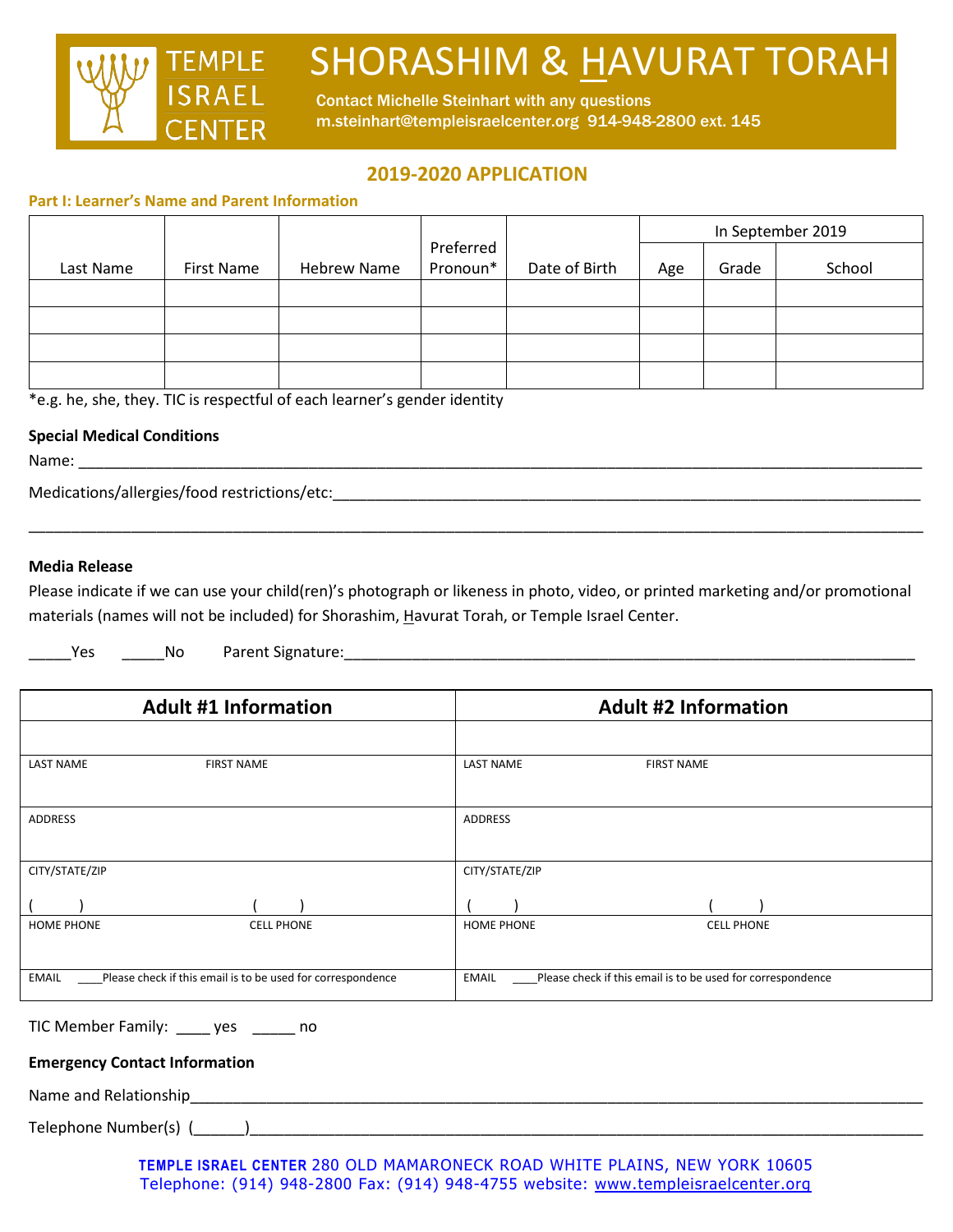

Contact Michelle Steinhart with any questions m.steinhart@templeisraelcenter.org 914-948-2800 ext. 145

### **2019-2020 ENROLLMENT**

### **Part 2: Enrollment**

Requests for session choice will be considered on a "first come first served" basis. I hereby enroll my child(ren) in the following Temple Israel Center Shorashim & Havurat Torah program(s):

| <b>Grade in</b>       |                   | Request 1 or 2                  |                                                  |
|-----------------------|-------------------|---------------------------------|--------------------------------------------------|
| September<br>2019     | Learner's Name(s) | friends<br><b>No Guarantees</b> | <b>Session</b>                                   |
| Kindergarten          |                   |                                 | _All Kindergarten: Sunday 9-11:30am              |
| $1st$ Grade           |                   |                                 | All 1 <sup>st</sup> Grade: Sunday 9-11:30am      |
| $2nd$ Grade           |                   |                                 | _Session 1: Sunday 9-11:30am and Thursday 4-6pm  |
|                       |                   |                                 | _Session 2: Sunday 9-11:30am and Wednesday 4-6pm |
| 3rd Grade             |                   |                                 |                                                  |
|                       |                   |                                 | Session 1: Sunday 9-11:30am and Thursday 4-6pm   |
|                       |                   |                                 | _Session 2: Sunday 9-11:30am and Wednesday 4-6pm |
| 4 <sup>th</sup> Grade |                   |                                 |                                                  |
|                       |                   |                                 | _Session 1: Sunday 9-11:30am and Thursday 4-6pm  |
|                       |                   |                                 | _Session 2: Sunday 9-11:30am and Wednesday 4-6pm |
| 5 <sup>th</sup> Grade |                   |                                 |                                                  |
|                       |                   |                                 | Session 1: Sunday 9-11:30am and Thursday 4-6pm   |
|                       |                   |                                 | _Session 2: Sunday 9-11:30am and Wednesday 4-6pm |
| 6 <sup>th</sup> Grade |                   |                                 |                                                  |
|                       |                   |                                 | -Session 1: Sunday 9-11:30am and Thursday 4-6pm  |
|                       |                   |                                 | -Session 2: Sunday 9-11:30am and Wednesday 4-6pm |
| $7th - 12th$          |                   |                                 |                                                  |
| Grade                 |                   |                                 | - Havurat Torah: Wednesday 6:30-8:30pm           |
| Additional            |                   |                                 |                                                  |
| Information:          |                   |                                 |                                                  |